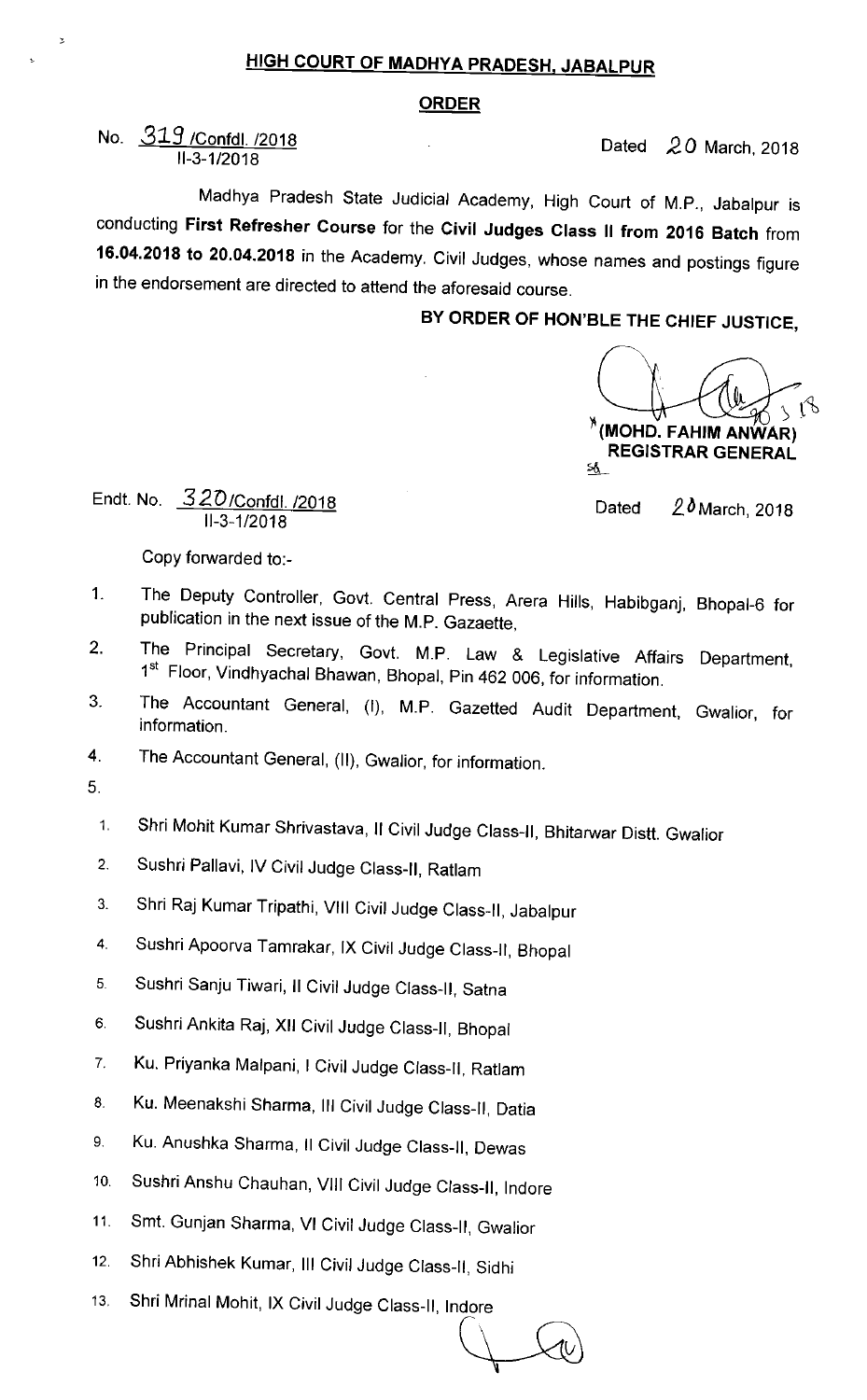- 2
- 14. Shri Devrath Singh, V Civil Judge Class-II, Narsinghpur
- 15. Sushri Sudha Pandey, IV Civil Judge Class-II, Balaghat
- 16. Sushri poornima singh Baghel, Vll civil Judge class-ll, Katni
- 17. Sushri Kamini Prajapati, III Civil Judge Class-II, Shivpuri
- 18. Shri Satyam Pandey, I Civil Judge Class-II, Morena
- 19. Shri Aman Malik, Ill Civil Judge Class-II, Betul
- 2o. Sushri Rakhi sahu, VII civil Judge class-ll, Rewa
- 21. Shri Sachin Jain, Civil Judge Class-II, Jeerapur Distt. Rajgarh
- 22. Sushri Ankita Shahi, V Civil Judge Class-II, Waidhan Distt. Singrauli
- 23. Shri Vinay Kumar Tiwari, VI Civil Judge Class-II, Sagar
- 24. Ku. Pritanjali singh, Vll civil Judge class-ll, Jabalpur
- 25. Shri Dev Kumar, Ill civil Judge class-ll, Dindori
- 26. Smt. Bindiya Pathak, AJ to I Civil Judge Class-II, Dindori
- 27. Ku. Barbi Juneja, V civil Judge class-ll, Vidisha
- 28. Shri Tarunendra Pratap Singh, III Civil Judge Class-II, Satna
- 29. Shri Suresh Yadav, AJ to I Civil Judge Class-II, Maihar Distt. Satna
- 30. Shri Manjul Singh, II AJ to I Civil Judge Class-II, Satna
- 31. Sushri Prerana Jain, X Civil Judge Class-II, Sagar
- 32. Shri Praveen Garg, I Civil Judge Class-II, Dabra Distt. Gwalior
- 33. Shri Jitendra Kumar Sharma, AJ to I Civil Judge Class-Il, Kolaras Distt. Shivpuri
- 34. Shri Neeraj Kumar Prajapati, VI Civil Judge Class-II, Vidisha
- 35. Sushri sanjana saral, I civil Judge class-ll, Shujalpur Distt. Shajapur
- 36. Sushri priyanka Bundela, VI civil Judge class-ll, Tikamgarh
- 37. Sushri Sandhya Garg, XIII Civil Judge Class-II, Indore
- 38. Shri Akshat Tayal, III AJ to I Civil Judge Class-II, Ashok Nagar
- 39. Smt. Vandna Singh, III Civil Judge Class-II, Panna
- 40. Shri Manish Kumar Pareek, Il Civil Judge Class-II, Neemuch
- 41 Shri Manoj Kumar, ll civil Judge class-ll, Dabra District Gwalior
- 42. Smt. Anuja shrivastava, V civil Judge class-ll, Chhindwara
- 43. Shri Krishna Agrawal, II civil Judge class-ll, Bhopal
- 44. Shri Vivek Jain, Il Civil Judge Class-ll, Ujjain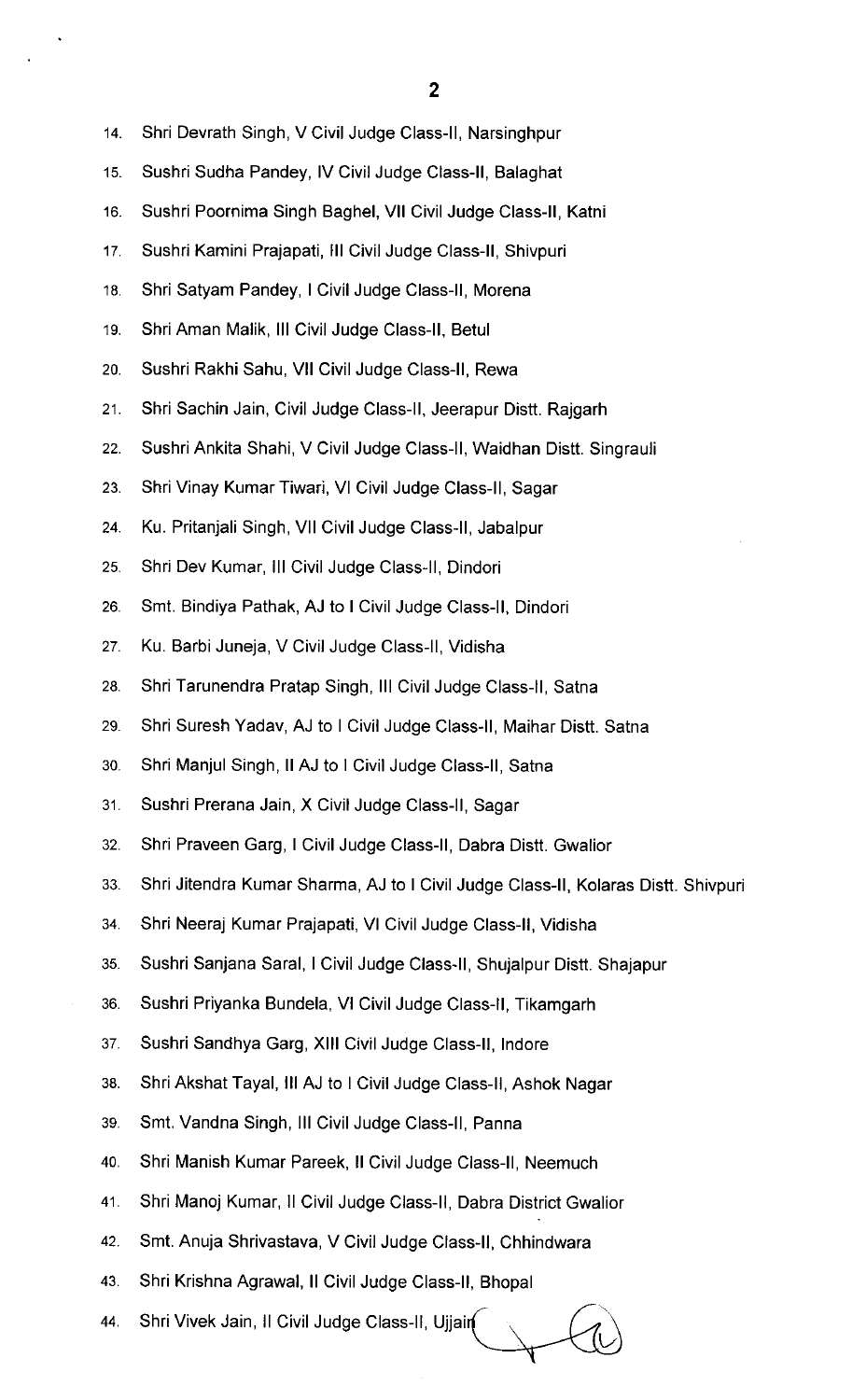- 45. Shri vinayak Gupta, I civil Judge class-ll, Gwalior
- 46 Shri Mahendra saini, ll civil Judge class-ll, Sanawad District Mandleshwar
- 47. Sushri Nurun Nisha Anshari, III Civil Judge Class-II, Jabalpur
- 48 Shri Nishant Mishra, I civil Judge class-ll, Beohari Distt. Shahdol
- 49. Shri Yash Kumar Singh, I Civil Judge Class-II, Pipariya District Hoshangabad

For information and compliance with a direction to all the participants that they should compulsorily appear on 16.04.2018 at 9.30 a.m. in the Academy.

The nominated Judges of District Judiciary are directed to observe the following instruction:

- To apprise themselves with the contents of the Joining Instructions available on the MPSJA website www.mpsia.gov.in & www.mpsia.mphc.gov.in and observe the same.
- The participants shall send one soft copy each of the following to the Academy on official mail of the State Judicial Academy i.e. mpsja@mphc.in sufficiently in advance i.e. latest by  $10^{th}$  April, 2018 and shall also bring the photocopy of the same with them:
	- Judgment in civil and criminal cases (contested) (one each);
	- Issues (one);
	- Charges (one);
	- Questionnaire of examination of accused
	- 6. The District & Sessions Judge, Gwalior/ Ratlam/ Jabalpur/ Bhopal/ Satna/ Damoh/ Datia/ Dewas/ lndore/ Sidhi/ Narsinghpur/ Balaghat/ Katni/ Shivpuri/ Morena/ Betul/ Rewa/ Rajgarh/ Singrauli/ Sagar/ Dindori/ Vidisha/ Shajapur/ Tikamgarh/ Ashoknagar/ Panna/ Neemuch/ Chhindwara/ Ujjain/ Mandleshwar/ Shahdol/ Hoshangabad for information and necessary action with a request to instruct the participant Judges to remain present at M.P.S.J.A. building at Jabalpur on the date and time given in the order, positively.
- Registrar (I.T.), High Court of Madhya Pradesh, Jabalpur, for sending copy of order by  $\overline{7}$ . e-mail to following Judicial Officers:-
	- 1. District Judge (Inspection), High Court Premises, Jabalpur/ District Judge (Inspection), J.E.-1, Judges Enclave, Residency Area, lndore-452001./ District Judge (Inspection), 28/8, Race-course Road, Opposite Maila Ground, Gwalior (M.P.), for information.
	- 2. Principal Registrar, High Court of M.P., Bench lndore, for information.
	- 3 Principal Registrar, High Court of M.P., Bench at Gwalior, New High Court Building, City Centre, Gwalior, for information.
	- 4. Member Secretary, M.P. State Legal Services Authority, 574,South Civil Lines, Jabalpur, for information.
	- 5. Principal Registrar (Judicial)/ (Vigilance)/ (I.L.R. & Examination), High Court of M.P., Jabalpur, for information.
	- 6. Member Secretary, State Court Management System Committee, High Court of M.P., Jabalpur, for information.
	- 7. Registrar (I & L.)/ (District Establishment)/ (Judicial-I)/ (Judicial-lI)/ (Administration)/ (Exam & Labour Judiciary)/ Officer on Special Duty/ Reg istrar/Secretary, High Court Legal Service Committee, High Court of Madhya Pradesh, Jabalpur, for information